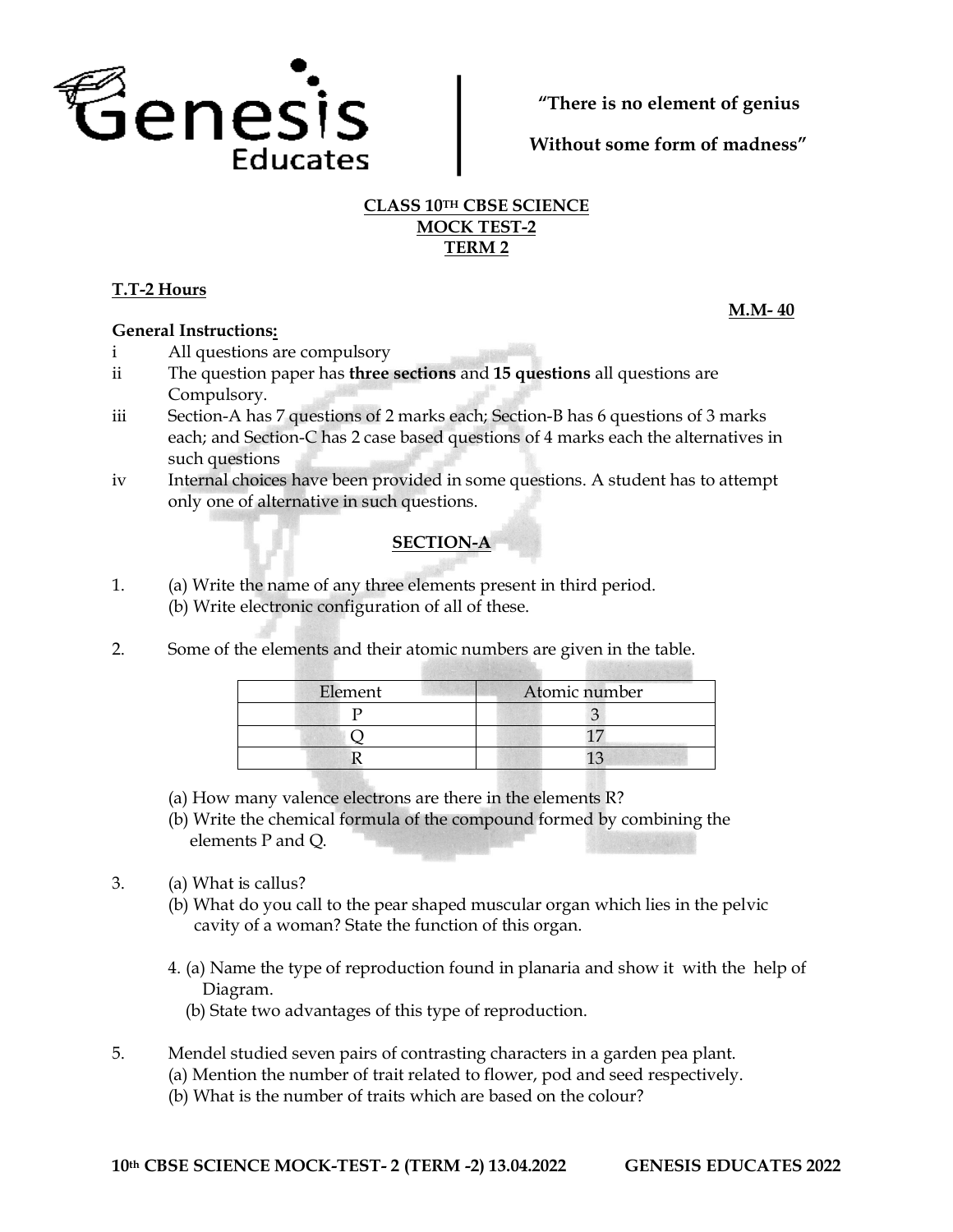Mendel cross pollinated plants having yellow round seeded plant with green wrinkled seeded plants. All the plants produced are plants having yellow and round seed. When heterozygous yellow and round seeded plant is self pollinated, what will be the frequency of RrYY genotype among the offspring? Explain with the help of cross.

6. Explain any three ways to induce current in a coil.

OR

Two circular coils A and B are placed close to each other. If the current in the coil A is changed, will some current be induced in the coil B? Give reason

- 7. (a) What are detrivores? Give examples.
	- (b) What role they play in an ecosystem?

OR

Draw and explain an upright ecological pyramid showing pyramid of biomass

#### **SECTION-B**

- 8. (a) Elements A, B, C and D have atomic numbers 1, 8, 11 and 19 respectively. Choose the odd element and give reasons for your answer.
	- (b) Size of sodium atom is bigger than that of hydrogen atom. Why?
	- (c) Name the element which has twice as many electrons in its second sehll as in its first shell. Write its electronic configuration also.
- 9. (a) Write the name and molecular formula of an alkyne having four carbon Atoms.
	- (b) Write the name and formula of the third member of homologous series Having general formula  $C_n H_{2n}$
	- (c) Write the name and structure of an alcohol with three carbon atoms in its Molecule

OR

- (a) Give the names of the following functional groups:  $(i)$  – OH  $(ii)$  – COOH
- (b) Name an element, other than carbon, which exhibits the property of catenation upto seven or eight atoms. Are these compounds stable?
- (c) Write the next homologue of each of the following: (i)  $C_2H_4$  (i)  $C_4H_6$
- 10. How do Mendel's experiments show that?
	- (a) Traits may be dominant or recessive
	- (b) Traits are inherited independently
- 11. (a) Calculate the total power consumed by five fans, if each one of them draws a current of 0.8 A at a potential difference of 220 V.
	- (b) What is resistance of 12 m wire having radius  $2 \times 10^{-4}$  m and resistivity 3.14×10–<sup>8</sup> Ωm?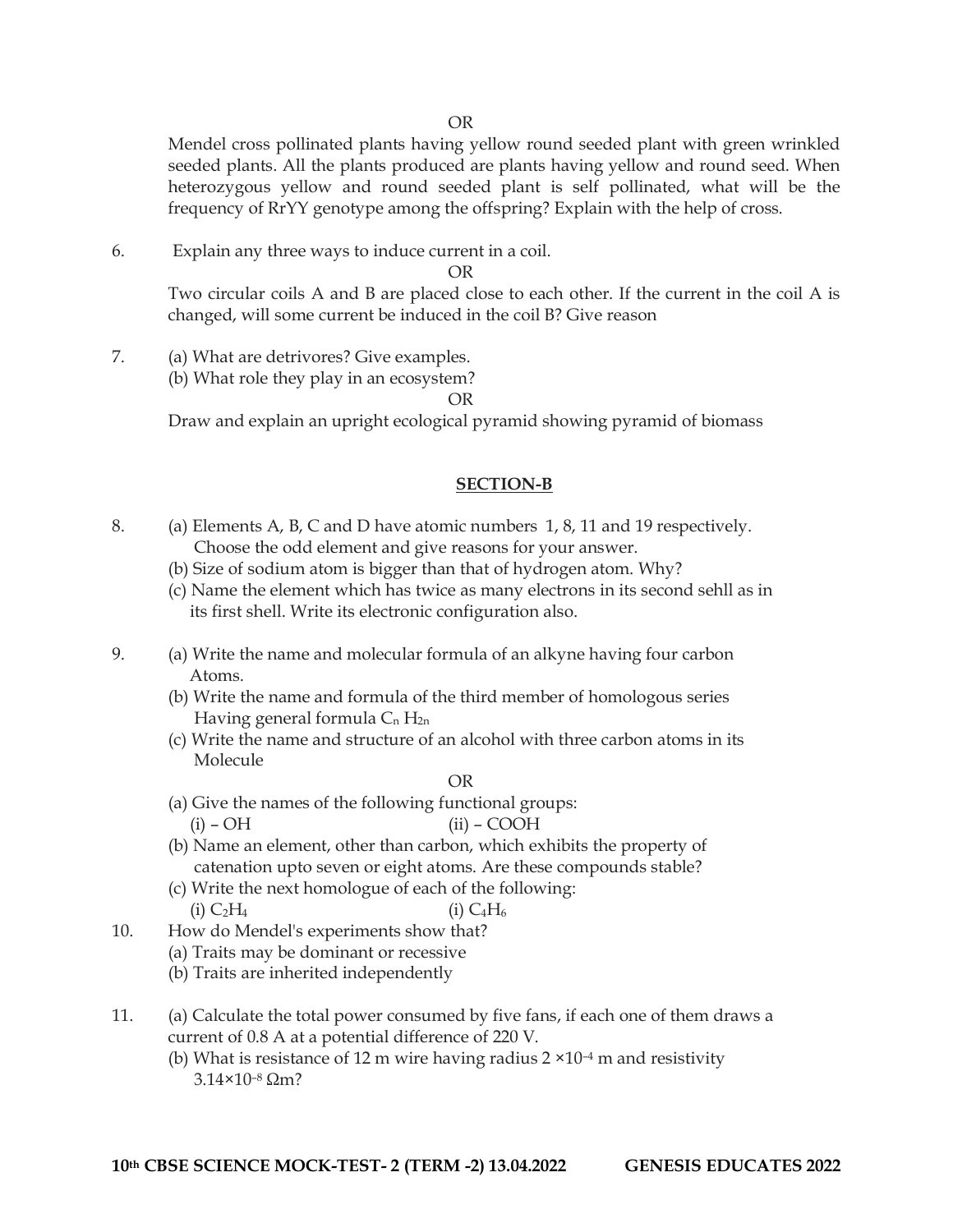12. A wire of resistance  $8 \Omega$  is bent in the form of a closed circle as shown in the figure. What is the effective resistance between the points A and B at the end of a diameter of the circle? What is the ammeter reading?





A circuit is shown in the diagram given alongside. Find

- (a) The value of R
- (b) The reading of the ammeter.
- (c) The potential difference across the terminals of battery



13. Study the chain below.

 $Flowers \rightarrow Honey$  bee  $\rightarrow Human$  being

(a) Human beings do not feed on bees. How are the bees a part of the chain?

(b) Is there any difference between normal food chain (Grass $\rightarrow$  Goat $\rightarrow$  Man) and the above food chain? Give reason.

(c) Do you think that the above chain can really be regarded as food chain? Explain.

## **SECTION -C**

- 14. Subhra, having a cell with two genes HH for black hair marries Manav having cell with genes hh for blonde hair. Their daughter Soha has black hair.
	- (a) Which of the parents has dominant gene?
	- (b) Work out the cross and show the genotype for F1 generation.

(c) If F1 is cross bred with another person having pure black hairs, what will be

the phenotypic ratio of F2 generation?

OR